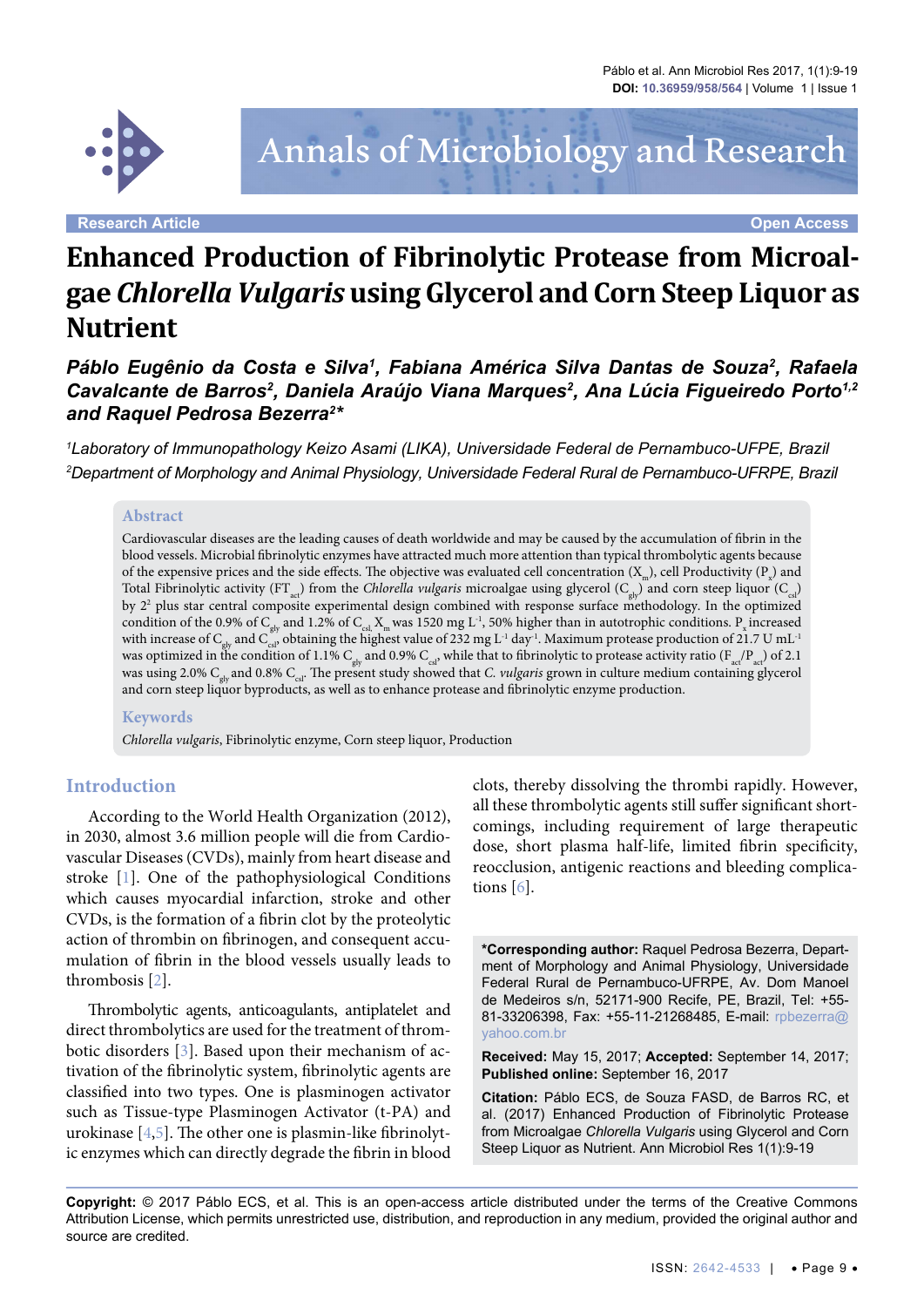Microalgae are a special group of microorganisms that have demonstrated to be excellent producers of new bioactive metabolites, such as antibiotics [[7](#page-9-6)], anticancer [\[8\]](#page-9-7) and anti-diabetic agents [\[9\]](#page-9-8). Few studies have been conducted on fibrinolytic enzymes biosynthesized by microalgae and no reports are available concerning statistical medium optimization from microalgae.

Obtaining a suitable medium for maximum production during the enzymatic bioprocess is of great importance since the elements that make up the culture medium significantly affect the yield of the product and the cost of production [[10](#page-9-9)]. Enhanced productivity with economical viable cost is a key requisite for the fulfillment of market demand of fibrinolytic enzyme.

Photosynthetic microorganism can produces various useful metabolites under photoautotrophic and mixotrophic cultivation. Cellular concentrations in photoautotrophic cultures are usually very low, due to light limitation, with the consequent high cost of downstream processing. A feasible alternative for photoautotrophic culture is to use mixotrophic culture in which organic carbon sources and  $CO<sub>2</sub>$  are simultaneously assimilated in the presence of light and both respiratory and photosynthetic metabolism operates concurrently [[11-](#page-9-10)[13\]](#page-9-11).

Organic residues from agriculture and industries, e.g. soybean residue, cane molasses, glycerol and Monosodium Glutamate Waste Liquor (MGWL) had been increasingly exploited in bioprocesses because those were excellent substrates for heterotrophic microorganisms growth by supplying the essential nutrients [\[14](#page-9-12)] and reducing production costs. In general, these organic residues have been utilized to bacteria, yeast, fungi and, in limited number, microorganism photosynthetic cultivation.

The present study evaluated the fibrinolytic activity from cell extract of *Chlorella vulgaris* microalgae cultivated in low-cost agro-industrial residues, initiating a new era of bioprospecting of fibrinolytic enzymes from microalgae. This is the first report about of fibrinolytic enzyme from *C. vulgaris* microalgae.

### **Materials and Methods**

#### **Microalgae and media**

*C. vulgaris* (UTEX 1803) was obtained from the UTEX (University of Texas, Austin). Stock cultures were maintained in liquid Bold's Basal medium [[15](#page-9-13)].

The culture medium was sterilized in autoclave at 121 °C for 20 min. Corn steep liquor (Corn Products Brazil,

| Days | Test | ∣Culture medium                   | <b>Protease activity (U mL-1)</b> | Fibrinolytic activity (U mL $-1$ ) |
|------|------|-----------------------------------|-----------------------------------|------------------------------------|
|      |      | <b>BBM</b>                        | $5.00 \pm 2.0^{\circ}$            | UN                                 |
| 8    |      | BBM + Corn Steep Liquor 0.5%      | $292 \pm 26^{\circ}$              | $741.5 \pm 30.0^{\circ}$           |
| 10   |      | $ BBM^1 +$ Corn Steep Liquor 0.5% | $1.48 \pm 6.0^{\circ}$            | $1.099 \pm 56.0^{\circ}$           |
| 12   |      | BBM + Glycerol 0.5%               | $7.00 \pm 2.0^{\circ}$            | UN                                 |

<span id="page-1-0"></span>**Table 1:** Effects of BBM culture medium supplemented with glycerol or corn steep liquor on protease and fibrinolytic activities.

UN = Unrealized; 1BBM without NaNO<sub>3</sub>; a,b,c = Values with the same superscript are not significantly different according to the Tukey test  $(p > 0.05)$ .

<span id="page-1-1"></span>

| Table 2: Experimental results of Chlorella vulgaris cultivation as a function of two independent variables, glycerol $(C_{\text{obs}})$ and corn                                    |  |
|-------------------------------------------------------------------------------------------------------------------------------------------------------------------------------------|--|
| steep liquor ( $C_{\text{CSL}}$ ), and their responses variables ( $X_{\text{m}}$ , $P_{\text{x}}$ , $PT_{\text{act}}$ , SF <sub>act</sub> , and $F_{\text{act}}/P_{\text{act}}$ ). |  |

| Days Test $x_i$ <sup>a</sup> |                   |                | $X_2^{\ b}$    |         |     |       | $ C_{\text{div}}^{\text{C}}(\%) C_{\text{cs}}^{\text{Cd}}(\%) X_{\text{m}}^{\text{e}}(\text{mg } L^{-1}) P_{\text{x}}^{\text{f}}(\text{mg } L^{-1} \text{ dia }^{\text{-1}}) PT_{\text{act}}^{\text{g}}(\text{U}) $ | $mL^{-1}$ ) | $SF_{act}$ <sup>h</sup> (U<br>$mg^{-1}$ ) | $F_{\text{act}}$ (U mg <sup>-1</sup> )/P <sub>act</sub> (U |
|------------------------------|-------------------|----------------|----------------|---------|-----|-------|---------------------------------------------------------------------------------------------------------------------------------------------------------------------------------------------------------------------|-------------|-------------------------------------------|------------------------------------------------------------|
| 6                            | 1                 | $-1$           | $-1$           | $0.5\,$ | 0.5 | 881.2 | 146.0                                                                                                                                                                                                               | 13.00       | 226.6                                     | $mg^{-1}$<br>1.314                                         |
| 6                            | $\overline{2}$    | $-1$           |                | 0.5     | 1.5 | 1,325 | 220.0                                                                                                                                                                                                               | 17.40       | 158.6                                     | 0.703                                                      |
| 9                            | 3                 |                | -1             | 1.5     | 0.5 | 680.7 | 75.00                                                                                                                                                                                                               | 18.09       | 467.1                                     | 1.992                                                      |
| 5                            | 4                 |                |                | 1.5     | 1.5 | 1,165 | 232.0                                                                                                                                                                                                               | 12.15       | 590.2                                     | 1.416                                                      |
| 8                            | 5                 | 1.414          | 0              | 1.7     | 1.0 | 1,200 | 150.0                                                                                                                                                                                                               | 17.58       | 662.6                                     | 1.907                                                      |
| 9                            | 6                 | $-1.414 0$     |                | 0.3     | 1.0 | 1,250 | 139.0                                                                                                                                                                                                               | 16.11       | 183.2                                     | 1.031                                                      |
| 6                            | 7                 | 0              | 1.414          | 1.0     | 1.7 | 1,260 | 213.0                                                                                                                                                                                                               | 16.96       | 198.8                                     | 0.904                                                      |
| 5                            | 8                 | $\Omega$       | $-1.414$   1.0 |         | 0.3 | 650.0 | 130.0                                                                                                                                                                                                               | 19.22       | 313.6                                     | 1.065                                                      |
| 8                            | 9                 | $\overline{0}$ | 0              | 1.0     | 1.0 | 1,430 | 179.0                                                                                                                                                                                                               | 20.69       | 153.8                                     | 1.383                                                      |
| 8                            | 10                | $\overline{0}$ | $\Omega$       | 1.0     | 1.0 | 1,480 | 185.0                                                                                                                                                                                                               | 21.21       | 261.8                                     | 1.602                                                      |
| 8                            | 11                | $\overline{0}$ | 0              | 1.0     | 1.0 | 1,430 | 179.0                                                                                                                                                                                                               | 24.03       | 242.2                                     | 1.754                                                      |
| 8                            | 12                | 0              | 0              | 1.0     | 1.0 | 1,480 | 185.0                                                                                                                                                                                                               | 20.51       | 143.0                                     | 1.358                                                      |
| 7                            | 13 <sup>i</sup>   |                |                |         |     | 698.7 | 99.80                                                                                                                                                                                                               | 5.000       | UN                                        | <b>UN</b>                                                  |
|                              | $14^{\mathrm{i}}$ | 1.450          | 1.600          | 0.9     | 1.2 | 1,520 |                                                                                                                                                                                                                     | 21.00       |                                           | 1.517                                                      |
|                              | 15 <sup>1</sup>   | 1.530          | 1.445          | 1.1     | 0.9 | 1,384 |                                                                                                                                                                                                                     | 21.70       |                                           | 1.796                                                      |
|                              | 16 <sup>m</sup>   | 2.000          | 1.400          | 2.0     | 0.8 | 666.1 |                                                                                                                                                                                                                     | 12.00       |                                           | 2.100                                                      |

ax<sub>1</sub>: Variable coded for C<sub>gly</sub>, bx<sub>2</sub>: Variable coded for C<sub>csl</sub>; C<sub>gly</sub>: Glycerol concentration (%); <sup>a</sup>C<sub>csl</sub>: Corn steep liquor concentration (%); °X<sub>m</sub>: Maximum biomăss concentration; <sup>r</sup>P<sub>x</sub>: Cell Productivity; ºP<sub>act</sub>: Protease activity; <sup>n</sup>F<sub>act</sub>: Fibrinolytic activity; <sup>i</sup>Autotrophic conditions; UN: Unrealized. Values calculated by regression equation of  ${}^{\text{\tiny{J}}}\mathsf{X}$ m,  ${}^{\text{\tiny{I}}} \mathsf{P}^-_{\text{\tiny{I}}}$ <sub>act</sub>,  ${}^{\text{\tiny{m}}} \mathsf{F}_{\text{\tiny{acl}}} / \mathsf{P}_{\text{\tiny{acl}}}$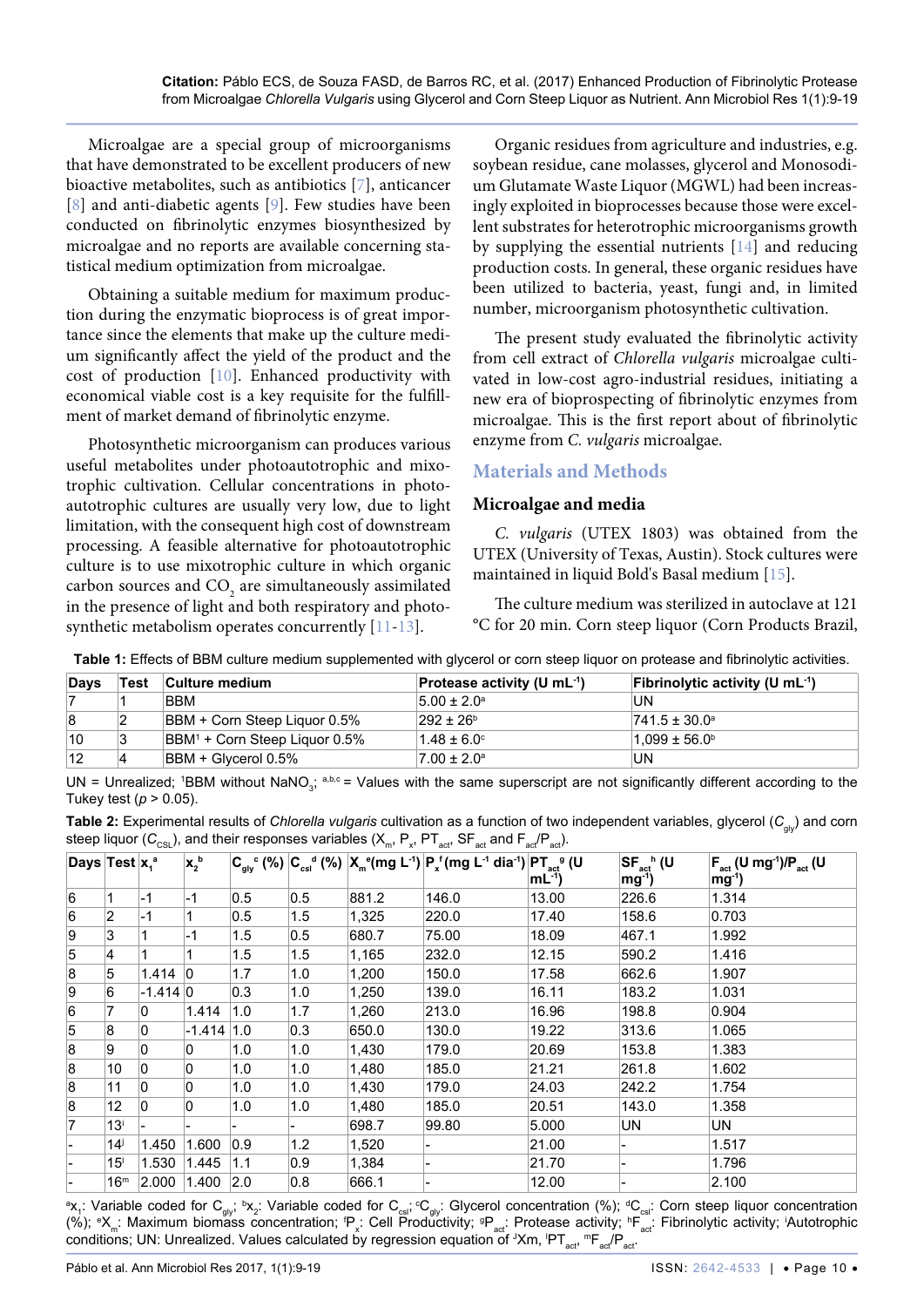Cabo-PE, Brazil) was treated according to Liggett and Koffler [[16](#page-9-18)]. Initially, the corn steep liquor was centrifuged at 8000 rpm for 10 minutes to remove the solid particles, and then concentrated NaOH was added to adjust pH 8 and autoclaved at 121 °C. Corn steep liquor was then filtered and the filtrate was used in the cultures. The organic nutrients such as glycerol (Dynamic, PA - Purity = 99.5%) and treated corn steep liquor were separately sterilized in different bottles and aseptically added into the culture medium.

#### **Culture conditions**

*C. vulgaris* was grown autotrophically and mixotrophically on 400 mL of culture media (initial  $pH = 6.8$ ) in 1000 mL Erlenmeyer flasks at 27 ± 1 °C, under a constant fluorescent light intensity of approximately 74  $\mu$ mol photons  $m^{-2} s^{-1}$  measured by a LI-250 Light Meter with a LI-190 quantum sensor (Li-Cor, Lincoln, NE, USA). Sparging air provided agitation and aeration during cell growth. Initial cell concentration was 50 mg  $L^{-1}$ . Initially, preliminary tests were carried out with 0.5% glycerol and corn steep liquor ([Table 1](#page-1-0)) to evaluate the influence of these nutrients on production of fibrinolytic enzymes. All experiments were duplicated. Then, experimental design was utilized to optimize the concentration of glycerol ( $C_{\text{glv}}$ ) and corn steep liquor ( $C_{\text{csl}}$ ) on the response variables [\(Table 2\)](#page-1-1) Periodic samples were taken from the flasks to determine the response variables.

### **Experimental design and results analysis**

Response Surface Methodology (RSM) was used to determine the influence of the two independent variables, Glycerol Concentration  $(C_{\text{glv}})$  and corn steep liquor concentration  $(C_{\text{cs}})$ , on the response variables, namely maximum cell concentration (X<sub>m</sub>), cell Productivity (P<sub>x</sub>), Total Protease activity ( $PT_{act}$ ), Specific Protease activity ( $SP_{act}$ ), Total Fibrinolytic activity ( $FT_{act}$ ), Specific Fibrinolytic activity ( $SF_{act}$ ) and Fibrinolytic to Protease activities ratio (F<sub>act</sub>/P<sub>act</sub>). To this purpose, multivariable regression analyses were done under experimental design called "star planning" proposed by Barros Neto, et al. [\[17](#page-9-19)] which consists of two factors in five levels of independent variables. The central point was fourfold repeated to check the reproducibility of results [\(Table](#page-1-1)  [2\)](#page-1-1). The independent variables  $C_{\text{glv}}$  and  $C_{\text{csl}}$  and its corresponding ranges were selected on the basis of the results of Liang, et al. and Mahboob, et al. [\[11](#page-9-10)[,18](#page-9-20)] respectively.

A regression method was used to fit the second order polynomial equation [\(1\)](http://www.sciencedirect.com/science/article/pii/S0924013605001275#eq1) to the experimental data and to identify the relevant model terms *p*-values of less than 0.05 were considered to be statistically significant. RSM was applied to the experimental data using STATISTICA software (Version 5.5, 1999 Edition; Statsoft Inc., Tulsa, OK, USA). The same statistical software was used to generate the statistical and response plots.

$$
Y = b_0 + \sum b_i x_i + \sum b_{ii} x_{ii}^2 + \sum b_{ij} x_i x_j \tag{1}
$$

Where, Y is the response,  $b_0$  is an intercept,  $b_i$ ,  $b_{ii}$  and  $b_{ij}$ are the coefficients of the linear, quadratic and interaction terms, respectively.  $x_i$  and  $x_j$  represent the coded independent variables. The fitted polynomial equation is expressed as surface plots in order to visualize the relationship between the response and experimental levels of each factor.

### **Preparation of microalgae extracts**

Lyophilized microalgae were homogenized in Phosphate Buffer (PB) 0.1 M pH 7.0, at cell concentration of 50 mg mL-1, in room temperature for 30 minutes. The homogenate was centrifuged at 15,000 rpm for 10 minutes at 4 °C.

## **Analytical methods**

**Determination of cell density:** Cell concentration was daily determined by measuring the optical density of samples at 685 nm using a spectrophotometer (Agilent 8453, P. R. China) [[19](#page-9-14)]. The cell density was performed in duplicate. Cell productivity  $(P_x, g L^{-1} \, \text{day}^{-1})$  was estimated by an equation (Equation 2) where  $X$  (g  $L^{-1}$ ) was the concentration of biomass at the end of the cultivation,  $X_0$  (g/L) was that at the beginning, and  $t$  was the duration of cultivation.

$$
P_x = \frac{(X - X_0)}{t} \tag{2}
$$

**Protease activity:** Protease activities assayed by spectrophotometric using azocasein as substrate. One unit (U) of enzyme activity was defined as the amount of enzyme able to hydrolyze azocasein giving an increase of 0.001 units of absorbance per minute, at 450 nm [[20](#page-9-15)]. The activity was performed in duplicate.

**Fibrinolytic activity:**The specific enzyme activity was evaluated using an assay of fibrin degradation [[21](#page-9-16),[22](#page-9-17)]. In this assay, one unit (Fibrin Degradation Unit, FU) of enzyme activity is defined as a 0.01-per minute increase in absorbance at 275 nm. The activity was performed in duplicate.

**Protein concentration:** Protein concentrations were determined by using BCA or Micro BCA protein assay reagent Kit (BCATM Protein Assay Kit, Thermo SCIEN-TIFIC). Bovine serum albumin was used as protein standard. The dosage was performed in triplicate.

### **Results and Discussion**

# **Preliminary test of glycerol and corn steep liquor to protease and fibrinolytic enzymes productions by** *C. vulgaris*

Protease and fibrinolytic activities of the cells extracts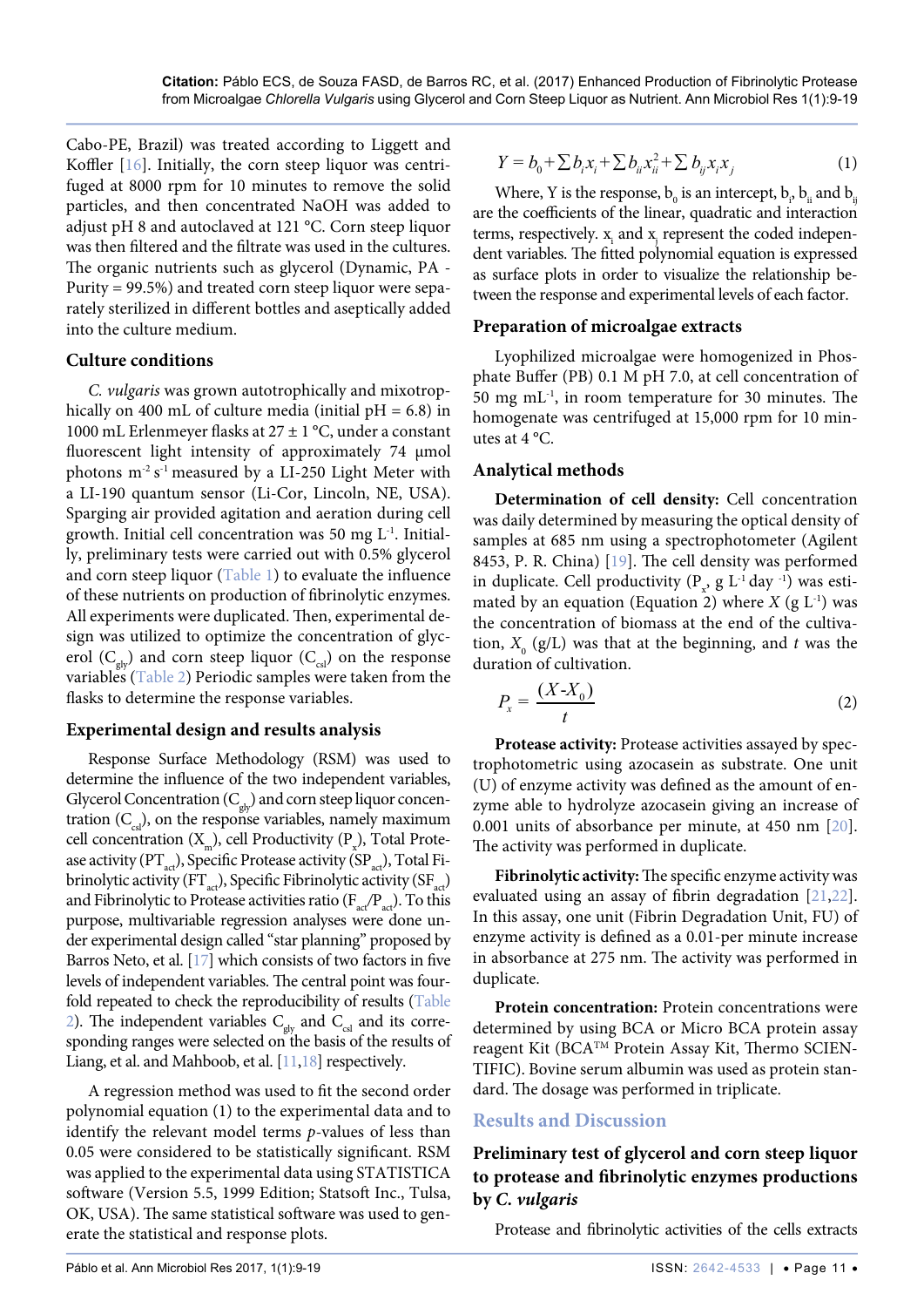were showed in the [Table 1](#page-1-0). In the tests 1 and 4, without corn steep liquor addition, were observed low protease activity while that those with the corn steep liquor addition was obtained protease activity of 292 U mL<sup>-1</sup> (Test 2; Table [1\)](#page-1-0) and 1.48 U mL<sup>-1</sup> (Test 3; [Table 1\)](#page-1-0). The removal of inorganic source  $\rm (NaNO_{_3})$  of BBM increased proteases production [\(Table 1](#page-1-0)) which is not feasible for the purpose of the work. One of characteristics of the ideal thrombolytic agent is fibrin speciefic, which allow direct degradation of fibrin at the clot surface. Furthermore, higher fibrin specificity would limit activation of circulating plasminogen and thus degradation of fibrinogen - attributes that would be expected to reduce the risk of bleeding [[23\]](#page-9-21). The cell extract with corn steep liquor (0.5%) and BBM (with  $\text{NaNO}_3$ ) had low protease activity and high fibrinolytic activity [\(Table 1,](#page-1-0) Test 2). Therefore, BBM medium with  $\text{NaNO}_3$  was selected for further optimization study using statistical approaches.

From the results, Plackett-Burman statistical design and Response Surface Methodology (RSM) was performed to optimized glycerol and corn steep liquor concentrations added in standard BBM on dependents variables maximum cell concentration  $(X_m)$ , cell Productivity  $(P_x)$ , Protease Total activity (PT<sub>ac</sub>), Specific Protease activity (SP<sub>ac</sub>), Total Fibrinolytic activity (FT<sub>act</sub>), Specific Fibrinolytic activity  $(SF<sub>act</sub>)$  and ratio to Fibrinolytic to Protease activities  $(F<sub>act</sub>/F<sub>act</sub>)$  $P_{\text{act}}$ ). High fibrinolytic enzyme concentration can reduce production costs and facilities the steps of downstream, since purification steps will be used in future.

# Effects of glycerol (C<sub>gly</sub>) and corn steep liquor (C<sub>csl</sub>) **concentrations on growth profiles of the** *C. vulgaris* **microalgae**

Growth profiles of the *C. vulgaris* microalgae with 1%  $C_{\text{olv}}$  and different  $C_{\text{col}}$  are showed in [Figure 1.](#page-3-0) The in-

<span id="page-3-0"></span>

conditions (●).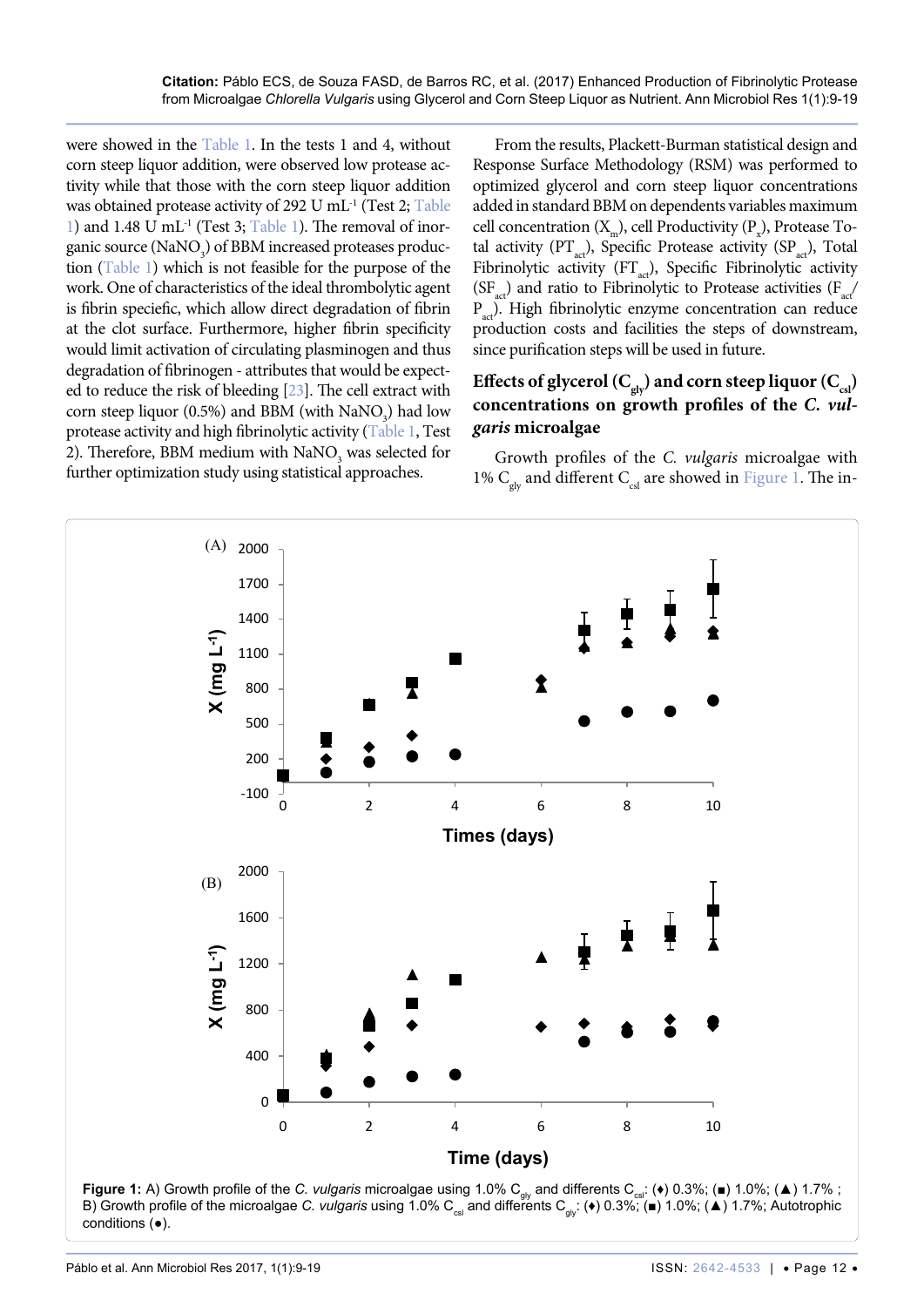creasing of  $C_{\text{csl}}$  results in higher  $X_{\text{m}}$  values, showing that *C. vulgaris* can use nutrients in corn steep liquor for its growth. In mixotrophic microalgae culture, the metabolism assimilates  $\text{CO}_2$  autotrophic and organic carbon sources provided to it. According to the literature, some microalgae show high cell concentration when mixotrophically cultivated which can be justified by the fact that the additional carbon source minimizes the consequences generated by self-shading effect [[24](#page-9-25),[25](#page-9-26)]. The assimilation of inorganic carbon is hampered due to low light availability caused by high cell density. Thus, corn steep liquor can be used as organic carbon source by microalgal since it is rich in protein and carbohydrates. In addition, exogenous protein supplement from corn steep liquor can induce protease production by microorganism [\[26\]](#page-9-27). Hence, protease activity in the culture without corn steep liquor was not detectable in this work. Similar results of protease induction by protein were observed by Dhar and Kaur [\[27](#page-9-28)] in *Metarhizium anisopliae* production using casein. Cultures with 1.0% and 1.7% of  $C_{\text{est}}$ showed similar cell concentration with a significant increase compared to 0.3% of  $C_{\text{csl}}$  ([Figure 1A\)](#page-3-0). Stationary phase of growing using 0.3%  $C_{\text{csl}}$  was after 3 days, obtained  $X_m$  of 665 mg L<sup>-1</sup>. In cultures with 1% of  $C_{csl}$ ,  $X_m$ was 1,305 mg L<sup>-1</sup> after 7 days while that using 1.7% C<sub>csl</sub>, Xm was 1,097 mg L-1 after 6 days. *C. vulgaris* growth using 1% glycerol and 1%  $C_{\text{csl}}$  obtained highest cell concentration and can be quite viable when applied on larger scale. Mahboob, et al. [[18](#page-9-20)] related that corn steep liquor and urea, which are low cost nitrogen sources, were highly stable for *C. vulgaris* growth**.**

The growth profile of the *C. vulgaris* cultivates in BBM with 1%  $C_{\text{csl}}$  and 1.7%  $C_{\text{glv}}$  exhibited a limited effect on the growth of microalgae ([Figure 1B](#page-3-0)). Konh, et al. [\[28\]](#page-9-29) showed that *Chlorella vulgaris* utilize glycerol as a sole carbon substrate for the production of biomass and biochemical components, such as photosynthetic pigments, lipids, soluble carbohydrates and proteins. The stationary phase of cell growth cultivated in 0.3%  $C_{\text{glv}}$  was after 6 days, achieving  $X_m$  values of 878 mg L<sup>-1</sup>. When *C*. *vulgaris* was cultivated in BBM with 1% and 1.7%  $C_{g}$ the stationary phase reached after 7 and 8 days, and  $\tilde{X}_m$ was of 1,305 and 1,191 mg L<sup>-1</sup>, respectively. Liang, et al. [\[11\]](#page-9-10) observed an inhibitory effect on *C. vulgaris* growth using 2% glycerol, obtained  $X<sub>m</sub>$  of 656.0 mg L<sup>-1</sup> at 6 days of cultivation. Heredia-Arroyo [\[29\]](#page-9-30) mixotrophic growth of *C. vulgaris* using 80: 20% glucose: glycerol, observed an increase in cell concentration, while increased levels of glycerol, about 15 g  $L^{-1}$  was inhibitory. Cheng, et al. [\[30\]](#page-9-31) optimized the growth of *C. protothecoides* under three variables independents (NaNO<sub>3</sub>, MgSO<sub>4</sub>.7H<sub>2</sub>O and proteose concentrations) obtaining the maximum cell concentration of 1,190 mg  $L^{-1}$  after 11 days of cultivation,

though use of proteose in industrial scale is not feasible. The present work showed that it is possible to use two agro industrial byproducts to obtain high microalgae concentration (1450 mg L<sup>-1</sup>) using 1% C<sub>elv</sub> and 1% C<sub>csl</sub> since the costs for the cell production was minimal.

#### **Protease and fibrinolytic productions**

Extract of *C. vulgaris* obtained protease (12.15 U  $mL^{-1}$ ) and fibrinolytic (590.2 U mg<sup>-1</sup>) productions when cultivated in the BBM supplemented with 1.5%  $C_{\text{glv}}$  and 1.5%  $C_{\text{col}}$  (Test 4; [Table 2](#page-1-1)). The best result was using 1.7%  $C_{\text{glv}}$  and 1%  $C_{\text{csl}}$  (Test 5, [Table 2](#page-1-1)) which obtained relatively low protease production of 17.58 U mL<sup>-1</sup> and high fibrinolytic production of 662.6 U mg $^{-1}$ , showing that fibrinolytic protease produced has the ability to directly degrade fibrin. Fibrinolytic enzyme from *Codium* macro algae was obtained by Matsubara, et al. [[31](#page-9-22)[-33\]](#page-9-23). The enzyme extract of the *C. intricatum* macroalga showed specific activity of 691 U mg<sup>-1</sup>for CIP-I and 533 U mg<sup>-1</sup> for CIP-II *C. divaricatum* showed specific activities of 6.3 U mg-1 Fibrinolytic activities from *C. vulgaris* obtained in this study were comparatively higher than the earlier report of *Codium* macroalgae [[33](#page-9-23)].

Currently, not there are papers reporting the use of enzymes produced by microalgae in combating cardiovascular disease. On the other hand, fibrinolytic enzymes produced by other organisms, mainly bacteria and fungi, have been widely studied and optimized the conditions of cultivation. Vijayaraghavan and Vincent [[34\]](#page-9-24) related that fibrinolytic activity (1,573 U mL-1) produced by *Pseudoalteromonas*  sp. IND11 in optimized medium using cow dung substrate in solid-state culture three times higher than the unoptimized medium. Silva, et al. [\[35\]](#page-10-0) showed that several other microorganisms may be producers of fibrinolytic enzymes, among which the *Bacillus* genus. *Bacillus subtilis* 168 (S1) produced 252 U/mg fibrinolytic enzymes [\[36](#page-10-1)] whereas *B. licheniformis* KJ-31 produced 242.8 U mg-1 [[37\]](#page-10-2). Bacteria of the genus *Streptomyces* are also producers of fibrinolytic en-zymes, with activity of 136.2 U mg<sup>-1</sup> [[38\]](#page-10-3) and 19 U mg<sup>-1</sup> [[39\]](#page-10-4). Moreover, fungi of the genus *Aspergillus* [\[40](#page-10-5)] and *Fusarium* [\[41\]](#page-10-6) may also be promising sources in the production of these enzymes. This present study obtained fibrinolytic activity from *C. vulgaris* microalgae varied between 143.0 to 662.6 U mL-1, proving to be a source future in combating cardiovascular disease, specifically in direct degradation of fibrin clot. These fibrinolytic enzymes may have wide application in pharmaceutical industry. Fibrinolytic enzymes from this kind of food grade organisms could effectively prevent and treat cardiovascular diseases [\[42](#page-10-7)].

# Optimization of C<sub>gly</sub> and C<sub>csl</sub> concentrations on re**sponse variables**

Response surface methodology is an approach that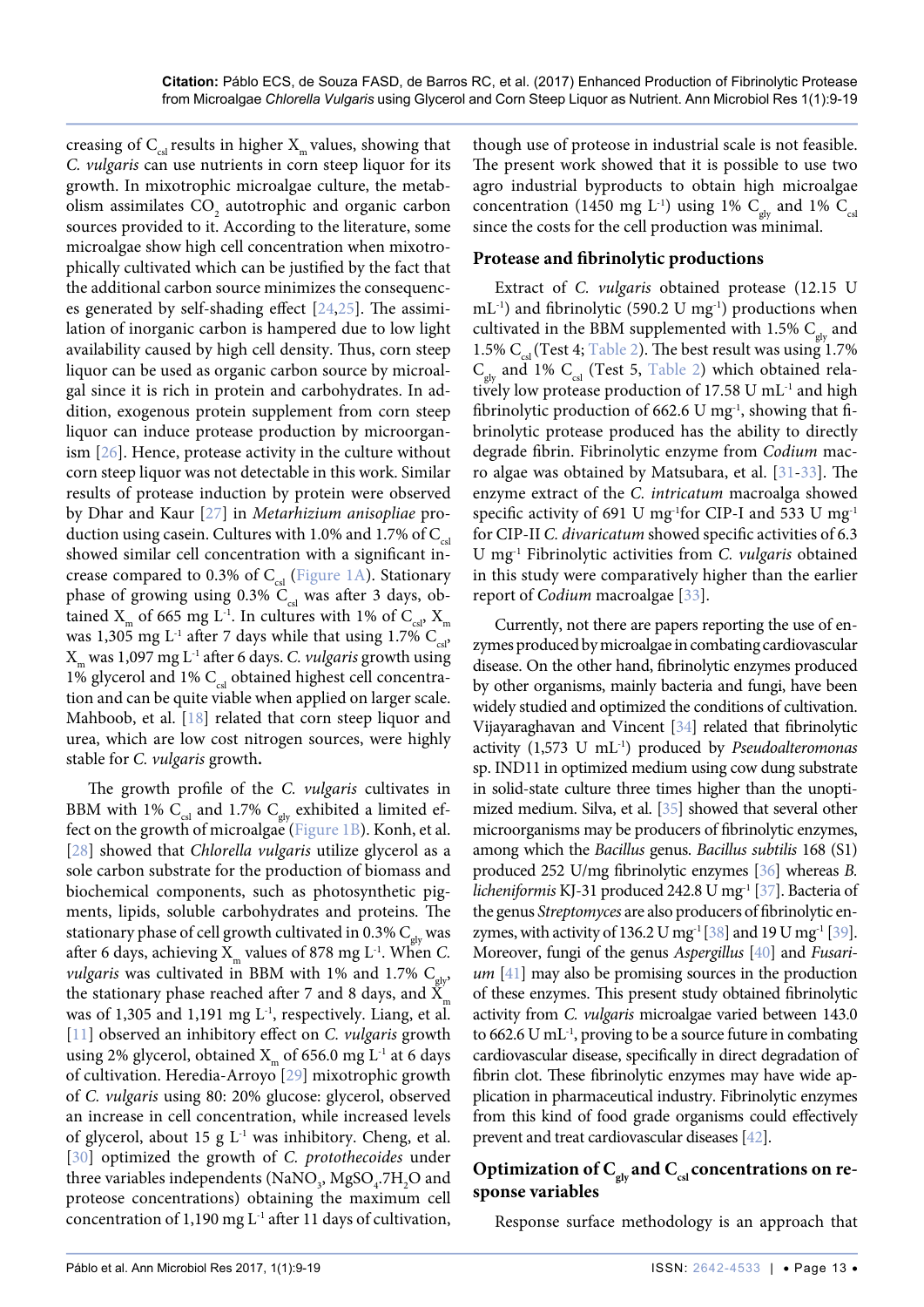combines various statistical and mathematical techniques and is useful for developing, improving and optimizing of process [\[43](#page-10-13)]. In the present study, Box-Behnken model for two independent variables  $C_{\text{gly}}$  (0.5-1.5%) and  $C_{\text{csl}}$ (0.5-1.5%) with their low, medium and high levels, was used as the experimental design model for optimization of mixotrophic growth of *C. vulgaris*. Cell concentration (mg  $L^{-1}$ ), cell productivity (mg  $L^{-1} d^{-1}$ ) and total protease activity (U mL<sup>-1</sup>), specific protease activity (U mg<sup>-1</sup>), total fibrinolytic activity (U mL<sup>-1</sup>), specific fibrinolytic activity (U mg-1) and ratio to fibrinolytic to protease activities (U mg<sup>-1</sup>/U mg<sup>-1</sup>) were taken as response ([Table 2](#page-1-1)). The goodness of fit of the model was evaluated by the coefficient determination  $(R^2)$  and the Analysis of Variances (ANOVA).

 $\mathbf{X}_{\text{m}}$ : As showed in the [Table 2](#page-1-1),  $\mathbf{X}_{\text{m}}$  varied between 650 to  $1,480$  mg  $L^{-1}$ . Based in these values, the regression analysis was applied to  $X_m$  in function of both  $C_{\text{glv}}$  and  $C_{\text{csl}}$ . It is possible to get a quadratic polynomial equation to express the relationship between  $X_m$  and the selected independent variables. To get better fitting of the model, the interaction coefficients between the independent variables were omitted, because they were proved not significant ( $p > 0.05$ ).

$$
X_{\rm m} = -517.28 + 985.22 \, C_{\rm gly} + 2612.47 \, C_{\rm csl} - 547.03 \, C_{\rm gly^2} - 1077.64 \, C_{\rm csl}^2 \tag{3}
$$

Where  $X_m$  is the predicted response, i.e. the cell concentration ( $mg L^{-1}$ ), and  $C_{gly}$  and  $C_{csl}$  are values of glycerol and corn step liquor concentrations, respectively.

The statistical significance of the model equation was evaluated by Analysis of Variance (ANOVA) which showed that adjust coefficient of determination ( $R^2$  = 0.95) of the regression was statistically significant ( $p <$ 0.05). This indicates that the model was adequate for prediction within the range of experimental variables.

Estimated  $X_m$  by the model was 1,516 mg L<sup>-1</sup>. Li, et al. [[44](#page-10-8)] using 0.1%  $C_{\text{obs}}$  in photoheterotrophic cultivation of *C. minutissima* UTEX 2341 obtained  $X_m = 770$  mg L<sup>-1</sup> in 7 days of culture. Liang, et al. [[11](#page-9-10)] noted that the growth of *C. vulgaris* under autotrophic conditions resulted 722 mg L-1 of algal biomass in 6 days. Carbon, nitrogen and phosphorous sources are three main influencing important nutrients microalgae growth [[45\]](#page-10-9) and the use of glycerol as a carbon source strongly stimulates its growth, since about 45% of microalgae organism is composed of carbon [\[46\]](#page-10-10). The great importance of glycerol on the production of biomass also is emphasized in the literature [[47](#page-10-11)].

The present work presented about twice the  $X_{m}$  obtained by Li, et al. [[44](#page-10-8)] and Liang, et al. [\[11\]](#page-9-10) demonstrating that the use of glycerol and corn steep liquor, an agro industrial byproducts, improve  $X_{m}$ . Likewise, glycerol uptake for some *Chlorella* species has been described in other studies. For example, simultaneous utilization of multiple organic substrates, glycerol, glucose and B. peptone by C*hlorella saccharophila* was reported by Isleten-Hosoglu, et al. [[48](#page-10-12)], where *C. saccharophila* was capable of utilizing glycerol as a carbon source but its cell

<span id="page-5-0"></span>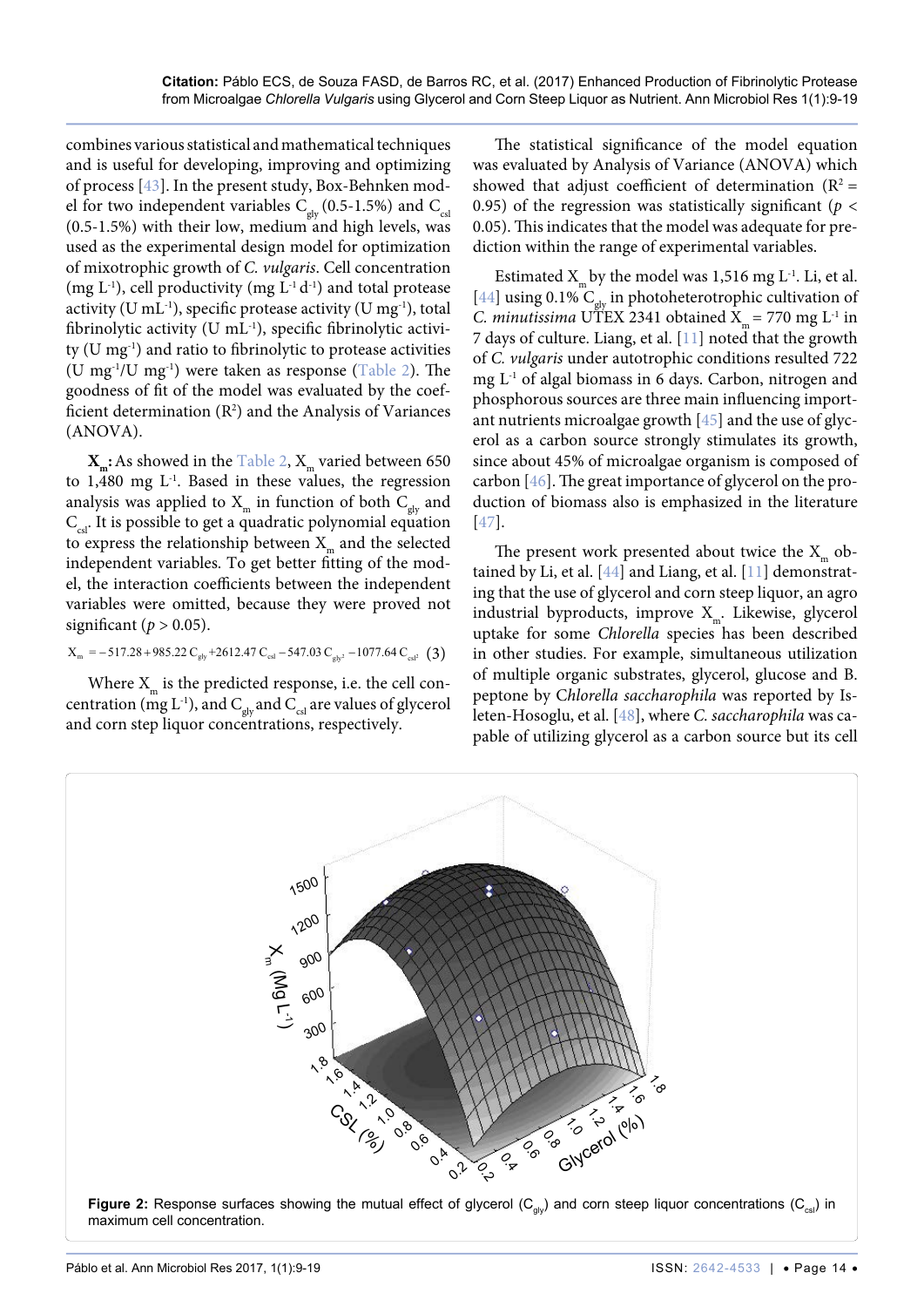growth on glucose is much better than that on glycerol.

Three-dimensional response surfaces were based on the model equation to investigate the interaction among the variables and to determine the optimum concentration of each factor on  $X_m$  [\(Figure 2\)](#page-5-0). The optimal conditions to maximize  $X<sub>m</sub>$  estimated by deriving Equation (2) were  $C_{\text{glv}} = 0.9\%$  e  $C_{\text{csl}} = 1.2\%.$ 

 $\mathbf{P}_{\mathbf{x}}$ : High C<sub>gly</sub> and C<sub>csl</sub> values increase  $P_{\mathbf{x}}$ , obtaining higher values of 232 mg  $L^1$  day<sup>1</sup> ([Table 2](#page-1-1) and [Figure 3](#page-6-0)). This result was obtained since there was a decrease in the cultivation time in the experiment with high  $C_{\text{glv}}$  and  $C_{\text{csl}}$ . By the way, cell productivity is calculated as function of cell concentration  $(X_m)$  and time cultivation, short time of cultivation provides higher cell productivity. Li, et al. [\[44\]](#page-10-8) related that *C. minutissima* UTEX 2341 productivity of 110 mg  $L^{-1}$  day<sup>-1</sup> was obtained by addition of 1 g  $L^{-1}$  of glycerol and Cheng, et al. [[30](#page-9-31)] obtained *C. protothecoides* productivity of 108 mg  $L^{-1}$  day<sup>-1</sup> using 0.25 g  $L^{-1}$  proteose, a product of hydrolysis of proteins. These values were 50% lower than the present work.

The second order polynomial equations fitted to the experimental data of the CCD for predicting  $P_{x}$ , which showed  $p < 0.05$  are given in Equation (4).

$$
P_x = 108.57 + 42.15 C_{gly} + 30.37 C_{csl} - 68.06 C_{gly^2} - 12.84 C_{csl^2} + 83.00 C_{glyC_{csl}} \tag{4}
$$

Where  $P_{\rm x}$  is the predicted response, i.e. the cell productivity (mg  $L^{1}$  day<sup>-1</sup>), and  $C_{\text{glv}}$  and  $C_{\text{cs}}$  are values of glycerol and corn step liquor concentrations, respectively.

The values  $R^2_{\text{Adj}} = 0.80$  (Equation 4) indicate a high degree of agreement between the observed and predicted values for cell productivity, suggesting that the proposed model equations provide satisfactory and accurate results ([Figure 4A\)](#page-7-0). ANOVA of the regression model demonstrates that the model is highly significant, as indicated by the calculated *p*-value < 0.05 for cell productivity.

**Fibrinolytic and protease activities:** A second-order polynomial regression model was employed dependent variables Total Protease activity  $(PT_{act})$ , Specific Protease activity (SP<sub>act</sub>), Total Fibrinolytic activity (FT<sub>act</sub>), Specific Fibrinolytic activity ( $SF_{\text{act}}$ ) and Fibrinolytic to Protease activity ratio  $(F_{\text{act}}/P_{\text{act}})$ . It was observed lack of fit significant to SP<sub>act</sub> ( $p = 0.3899$ ), FT<sub>act</sub> ( $p = 0.1665$ ), SF<sub>act</sub> ( $p =$ 0.8182), suggesting that this model did not accurately represent data in the experimental region.

The experimental results of  $PT_{act}$  and  $F_{act}/P_{act}$  were fitted to a second-order quadratic equation, giving two numerical correlations to estimate the responses  $PT_{\text{act}}$  and F<sub>act</sub><sup>/P</sup><sub>act</sub> according to equation 5 and equation 6.

$$
PT_{act} = -9.53 + 34.90 C_{gly} + 28.15 C_{cst} - 12.03 C_{gy^2} - 9.49 C_{cst} + 10.34 C_{gly} C_{cst} (5)
$$
  

$$
F_{act} / P_{act} = -0.24 + 1.31 C_{gly} + 2.27 C_{cst} - 0.32 C_{gly^2} - 1.31 C_{csl} (6)
$$

Where  $PT_{\text{act}}$  or  $F_{\text{act}}/P_{\text{act}}$  is the predicted response, i.e. the Protease activity (U mL<sup>-1</sup>) or ratio between fibrinolytic and protease activity, and  $C_{\text{gly}}$  and  $C_{\text{cls}}$  are values of glycerol and corn step liquor concentrations, respectively.

<span id="page-6-0"></span>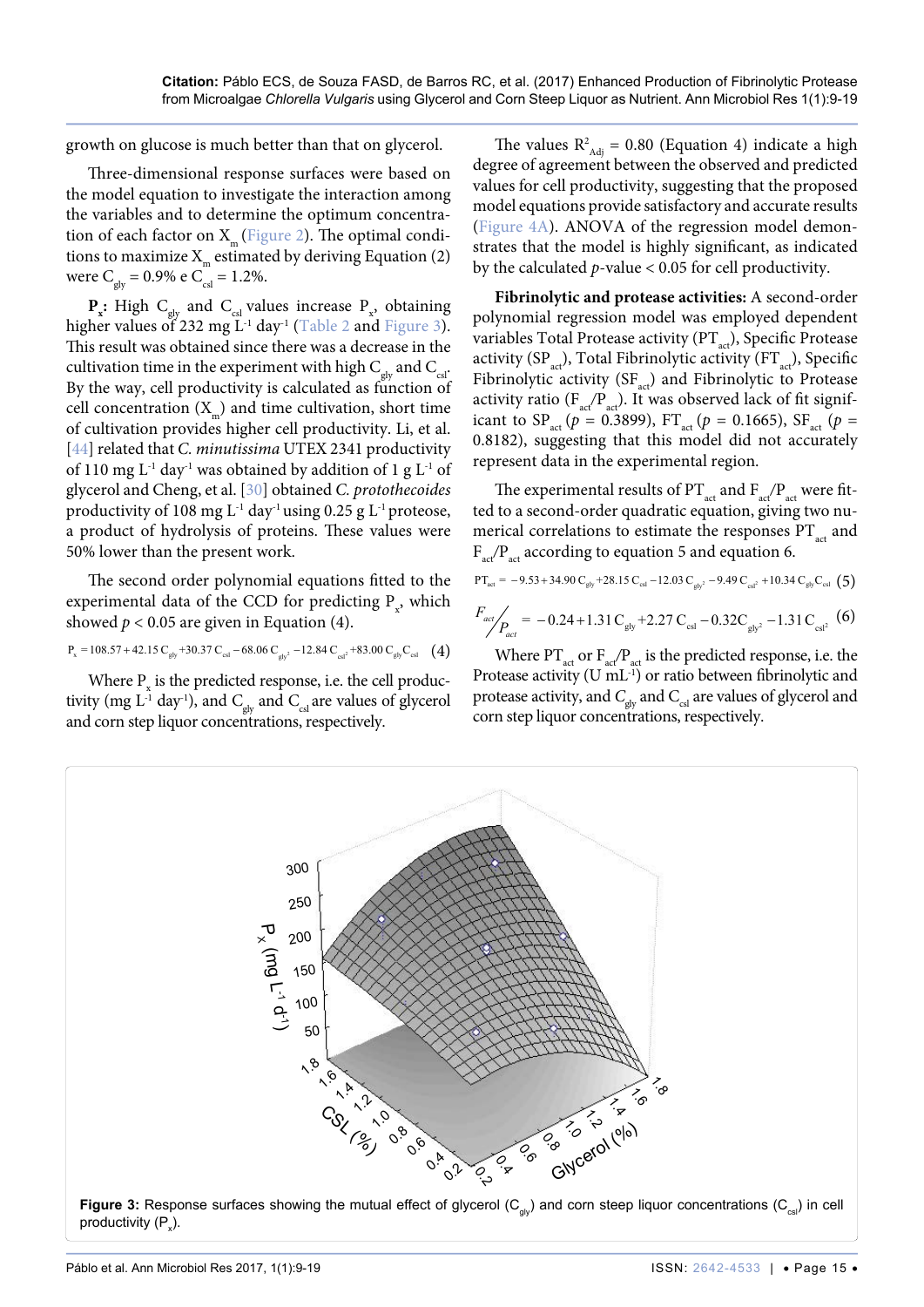<span id="page-7-0"></span>

The results of the quadratic model for  $PT_{\text{act}}$  and  $F_{\text{act}}$  $P_{\text{act}}$  in the form of Analysis of Variance (ANOVA). The values of  $R^2$  found also advocated a high correlation between the observed and predicted values. This means that regression model provides an excellent explanation of the relationship between the independent variables

(glycerol and corn steep liquor concentrations) and the responses ( $PT_{\text{act}}$  and  $F_{\text{act}}/P_{\text{act}}$ ). This implies that 73% and 87% of the sample variation for  $PT_{\text{act}}$  and  $F_{\text{act}}/P_{\text{act}}$  activities are explained by the independent variables. The examination of the fit summaries output revealed that the quadratic models are statistically significant for the responses and therefore these equations may be used for further analysis.

[Figure 5](#page-8-0) illustrate the three-dimensional response surface graphs of the quadratic model for protease total activities. As shown in the figure, it is also very easy and convenient to locate optimum levels of two variables. The best value of PT<sub>act</sub> (21.7 U ml<sup>-1</sup>) occurred close to the upper point indicating the values optimized of glycerol concentration and corn steep liquor was 1.06% and 0.89%, respectively.

The effect of  $C_{\text{csl}}$  and  $C_{\text{gly}}$  concentrations on the  $F_{\text{act}}/$  $P_{\text{act}}$  ratio was investigated by using Response Surface Methodology (RSM) and were constructed for determining the optimum conditions for a required  $F_{\text{ref}}/P_{\text{act}}$ values ([Figure 6\)](#page-8-1). The developed prediction equation shows that increasing of  $C_{\text{glv}}$  up to 1.2% increase  $F_{\text{act}}/P_{\text{act}}$ values, while that the increase of  $C<sub>glv</sub>$  improve Fact/Pact values only in the high C<sub>cs</sub>, indicating that the  $F_{\text{act}}/P_{\text{act}}$ values is more dependent of  $C_{\text{csl}}$  than  $C_{\text{gly}}$ . High proteins and peptides concentrations are presents in corn steep liquor [\[49\]](#page-10-14) and it can induce the production of proteases by microalgae *C. vulgaris*. Ferrero, et al. [[50](#page-10-15)] related that protease production by *Bacillus licheniformis* MIR 29 was repressed in the glycerol presence although cell growth had been observed.

The optimum operating conditions obtained from the quadratic form of the RSM were 2% of  $C_{\text{glv}}$  and 0.8% of C<sub>csl</sub> with 2.1 of predicted  $F_{\text{act}}/P_{\text{act}}$  ratio values.

The values of  $PT_{act}$  and  $F_{act}/P_{act}$  experimentally obtained and predicted from the related empirical models showed in [Figure 4B](#page-7-0) and [Figure 4C](#page-7-0)  indicated that for both independent variables, the calculated values of PT<sub>act</sub> and F<sub>act</sub>/P<sub>act</sub> agreed very well with the predicted values of  $PT_{\text{act}}$  and  $F_{\text{act}}/P_{\text{act}}$  at all concentration combinations studied.

### **Conclusion**

The results showed that the use of corn steep liquor to production of fibrinolytic enzymes from the microalgae *Chlorella vulgaris* UTEX 1803 is potentially viable. Statistical analysis proved to be a useful and powerful tool in developing optimum conditions. The statistical analysis based on a Box-Behnken design showed that 0.9% of glycerol and 1.2% of CSL concentrations were the best conditions to biomass production. Protease production was optimized in the condition of 1.1% of glyc-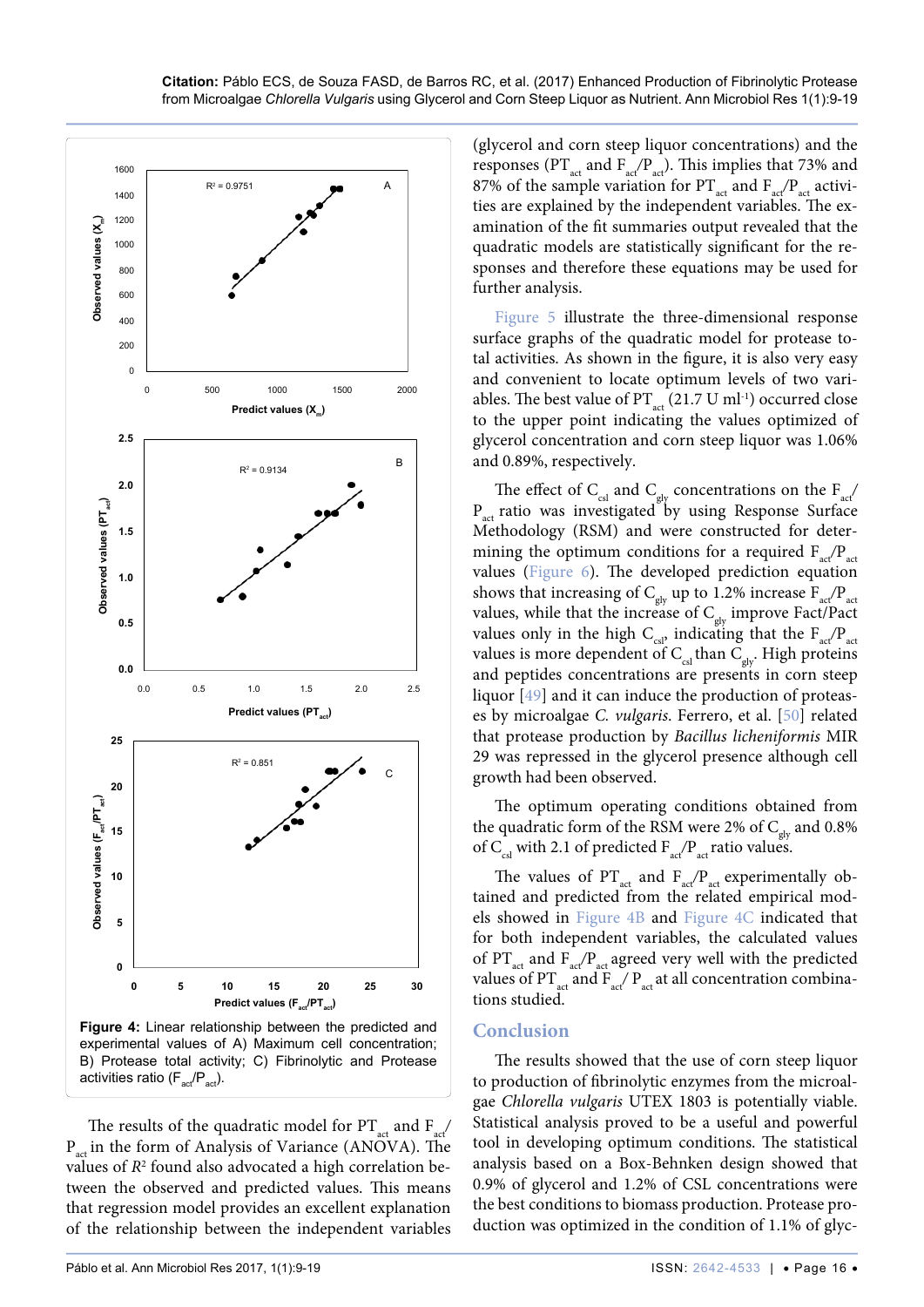**Citation:** Páblo ECS, de Souza FASD, de Barros RC, et al. (2017) Enhanced Production of Fibrinolytic Protease from Microalgae *Chlorella Vulgaris* using Glycerol and Corn Steep Liquor as Nutrient. Ann Microbiol Res 1(1):9-19

<span id="page-8-0"></span>



<span id="page-8-1"></span>

 $(F_{act}/P_{act})$ .

erol and 0.9% of corn steep liquor, while that to  $F_{\text{act}}/P_{\text{act}}$ ratio was 2.0% of glycerol and 0.8% of corn steep liquor. The agro-industrial byproducts proved to be good for increasing cell concentration, protease production, obtaining potential for future industrial and biotechnological applications in cardiovascular disease treatment.

# **Acknowledgements**

The authors acknowledge supply of corn steep liquor by Corn Products Brazil, Cabo - PE, Brazil and the financial support of the Coordenação de Aperfeiçoamento de Pessoal de Nível Superior - CAPES.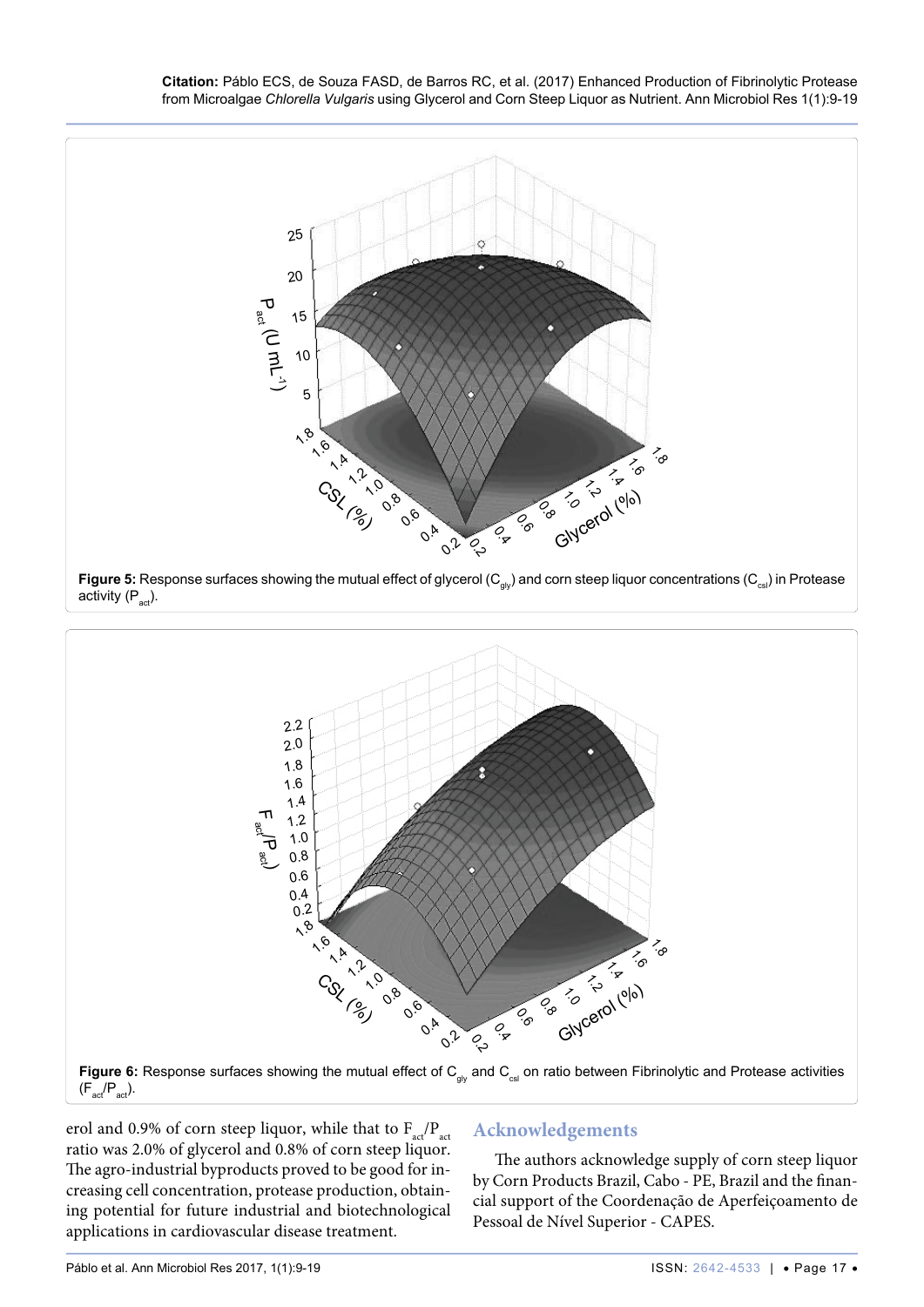#### **References**

- <span id="page-9-0"></span>1. [Joshi R, Jan S, Wu Y, et al. \(2008\) Global inequalities in ac](https://www.ncbi.nlm.nih.gov/pubmed/19038678)[cess to cardiovascular health care](https://www.ncbi.nlm.nih.gov/pubmed/19038678)**:** Our greatest challenge. [J Am Coll Cardiol 52: 1817-1825.](https://www.ncbi.nlm.nih.gov/pubmed/19038678)
- <span id="page-9-1"></span>2. [Kim HC, Choi BS, Sapkota K, et al. \(2011\) Purification and](http://www.sciencedirect.com/science/article/pii/S1359511311001358)  [characterization of a novel, highly potent fibrinolytic en](http://www.sciencedirect.com/science/article/pii/S1359511311001358)[zyme from Paecilomycestenuipes. Process Biochemistry](http://www.sciencedirect.com/science/article/pii/S1359511311001358)  [46: 1545-1553.](http://www.sciencedirect.com/science/article/pii/S1359511311001358)
- <span id="page-9-2"></span>3. [Mackman N \(2008\) Triggers, targets and treatments for](https://www.ncbi.nlm.nih.gov/pubmed/18288180)  [thrombosis. Nature 451: 914-918.](https://www.ncbi.nlm.nih.gov/pubmed/18288180)
- <span id="page-9-3"></span>4. [Mukhametova LI, Aisina RB, Glu L, et al. \(2002\) Character](https://www.ncbi.nlm.nih.gov/pubmed/12197387)[ization of urokinase type plasminogen activator modified by](https://www.ncbi.nlm.nih.gov/pubmed/12197387)  [phenylglyoxal. Bioorg Khim 28: 308-314.](https://www.ncbi.nlm.nih.gov/pubmed/12197387)
- <span id="page-9-4"></span>5. [Collen D, Lijnen HR \(2004\) Tissue-type plasminogen ac](https://www.ncbi.nlm.nih.gov/pubmed/15102005)[tivator: A historical perspective and personal account. J](https://www.ncbi.nlm.nih.gov/pubmed/15102005)  [Thromb Haemost 2: 541-546.](https://www.ncbi.nlm.nih.gov/pubmed/15102005)
- <span id="page-9-5"></span>6. [Reddy DS \(1998\) Newer thrombolytic drugs for acute myo](https://www.ncbi.nlm.nih.gov/pubmed/9536645)[cardial infarction. Indian J Exp Biol 36: 1-15.](https://www.ncbi.nlm.nih.gov/pubmed/9536645)
- <span id="page-9-6"></span>7. [Ferreira VS, Conz Ferreira ME, Lima LM, et al. \(2017\) Gre](https://www.ncbi.nlm.nih.gov/pubmed/28010768)[en production of microalgae-based silver chloride nanopar](https://www.ncbi.nlm.nih.gov/pubmed/28010768)[ticles with antimicrobial activity against pathogenic bacte](https://www.ncbi.nlm.nih.gov/pubmed/28010768)[ria. Enzyme Microb Technol 97: 114-121.](https://www.ncbi.nlm.nih.gov/pubmed/28010768)
- <span id="page-9-7"></span>8. [Kubatka P, Kapinová A, Kruzliak P, et al. \(2015\) Antineo](https://www.ncbi.nlm.nih.gov/pubmed/25770318)[plastic effects of Chlorella pyrenoidosa in the breast cancer](https://www.ncbi.nlm.nih.gov/pubmed/25770318)  [model. Nutrition 31: 560-569.](https://www.ncbi.nlm.nih.gov/pubmed/25770318)
- <span id="page-9-8"></span>9. [Jeong H, Kwon HJ, Kim MK \(2009\) Hypoglycemic effect of](https://www.ncbi.nlm.nih.gov/pmc/articles/PMC2788164/)  [Chlorella vulgaris intake in type 2 diabetic Goto-Kakizaki](https://www.ncbi.nlm.nih.gov/pmc/articles/PMC2788164/)  [and normal Wistar rats. Nutr Res Pract 3: 23-30.](https://www.ncbi.nlm.nih.gov/pmc/articles/PMC2788164/)
- <span id="page-9-9"></span>10. [Sharma AK, Sahoo PK, Singhal S, et al. \(2016\) Impact of](https://www.ncbi.nlm.nih.gov/pubmed/28330202)  [various media and organic carbon sources on biofuel pro](https://www.ncbi.nlm.nih.gov/pubmed/28330202)[duction potential from Chlorella spp. 3 Biotech 6: 116.](https://www.ncbi.nlm.nih.gov/pubmed/28330202)
- <span id="page-9-10"></span>11. [Liang Y, Sarkany N, Cui Y \(2009\) Biomass and lipid pro](https://www.ncbi.nlm.nih.gov/pubmed/19322523)[ductivities of chlorella vulgaris under autotrophic, hetero](https://www.ncbi.nlm.nih.gov/pubmed/19322523)[trophic and mixotrophic growth conditions. Biotechnol Lett](https://www.ncbi.nlm.nih.gov/pubmed/19322523)  [31: 1043-1049.](https://www.ncbi.nlm.nih.gov/pubmed/19322523)
- 12. [Lam MK, Yusoff MI, Uemura Y, et al. \(2017\) Cultivation](http://www.sciencedirect.com/science/article/pii/S0960148116310011)  [of Chlorella vulgaris using nutrients source from domestic](http://www.sciencedirect.com/science/article/pii/S0960148116310011)  [wastewater for biodiesel production: Growth condition and](http://www.sciencedirect.com/science/article/pii/S0960148116310011)  [kinetic studies. Renewable Energy 103: 197-207.](http://www.sciencedirect.com/science/article/pii/S0960148116310011)
- <span id="page-9-11"></span>13. [Salati S, D'Imporzano G, Menin B, et al. \(2017\) Mixotrop](https://www.ncbi.nlm.nih.gov/pubmed/28161624)[hic cultivation of Chlorella for local protein production using](https://www.ncbi.nlm.nih.gov/pubmed/28161624)  [agro-food by-products. Bioresour Technol 230: 82-89.](https://www.ncbi.nlm.nih.gov/pubmed/28161624)
- <span id="page-9-12"></span>14. [Pandey A, Soccol CR, Nigam P, et al. \(2000\) Biotechno](http://www.sciencedirect.com/science/article/pii/S096085249900142X)[logical potential of agro-industrial residues. I: sugarcane](http://www.sciencedirect.com/science/article/pii/S096085249900142X)  [bagasse. Bioresource Technology 74: 69-80.](http://www.sciencedirect.com/science/article/pii/S096085249900142X)
- <span id="page-9-13"></span>15. [Bischoff HW, Bold HC \(1963\) Phycological studies IV.](http://www.worldcat.org/title/some-soil-algae-from-enchanted-rock-and-related-algal-species/oclc/2163203)  [Some soil algae from enchantedrock and related algal spe](http://www.worldcat.org/title/some-soil-algae-from-enchanted-rock-and-related-algal-species/oclc/2163203)[cies. Univ Texas Publ 6318.](http://www.worldcat.org/title/some-soil-algae-from-enchanted-rock-and-related-algal-species/oclc/2163203)
- <span id="page-9-18"></span>16. [Liggett RW, Koffler H \(1948\) Corn steep liquor in microbiol](https://www.ncbi.nlm.nih.gov/pmc/articles/PMC180696/)[ogy. Bacteriol Rev 12: 297-311.](https://www.ncbi.nlm.nih.gov/pmc/articles/PMC180696/)
- <span id="page-9-19"></span>17. Barros Neto B, Scarminio IS, Bruns RE (1996) Planejamento e otimização de experimentos. (2<sup>nd</sup> edn), Editora da UNI-CAMP, Campinas-SP, Brazil.
- <span id="page-9-20"></span>18. [Mahboob S, Rauf A, Ashraf M, et al. \(2012\) High-density](https://link.springer.com/article/10.1007%2Fs10499-011-9477-1)  [growth and crude protein productivity of a thermotoleran](https://link.springer.com/article/10.1007%2Fs10499-011-9477-1)[tChlorella vulgaris: production kinetics and thermodynam](https://link.springer.com/article/10.1007%2Fs10499-011-9477-1)[ics. Aquaculture International 20: 455-466.](https://link.springer.com/article/10.1007%2Fs10499-011-9477-1)
- <span id="page-9-14"></span>19. [Xu X-Y, Qian H-F, Chem W, et al. \(2010\) Establishment of](http://pub.chinasciencejournal.com/ActaHydrobiologicaSinica/9803.jhtml)  [real-time PCR for analysing mRNA abundance in Chlorella](http://pub.chinasciencejournal.com/ActaHydrobiologicaSinica/9803.jhtml)  [vulgaris exposed to xenobiotics. Acta Hydrobiologica Sini](http://pub.chinasciencejournal.com/ActaHydrobiologicaSinica/9803.jhtml)[ca 34: 139-143.](http://pub.chinasciencejournal.com/ActaHydrobiologicaSinica/9803.jhtml)
- <span id="page-9-15"></span>20. [Alencar RB, Biondi MM, Paiva PMG, et al. \(2003\) Alkaline](http://www.ital.sp.gov.br/bj/artigos/brazilianjournal/free/p03142.pdf)  [proteases from the digestive tract of four tropical fishes.](http://www.ital.sp.gov.br/bj/artigos/brazilianjournal/free/p03142.pdf)  [Braz J Food Technol 6: 279-284.](http://www.ital.sp.gov.br/bj/artigos/brazilianjournal/free/p03142.pdf)
- <span id="page-9-16"></span>21. Wu SY (2005) Optimization of nutritional conditions for Nattokinase production by a isolated Bacillus subtilis from natto health food. Thesis, Tatung University, Taiwan.
- <span id="page-9-17"></span>22. [Wang SL, Wu YY, Liang TW \(2010\) Purification and bio](http://europepmc.org/abstract/med/20849993)[chemical characterization of a nattokinase by conversion of](http://europepmc.org/abstract/med/20849993)  [shrimp shell with Bacillus subtilis TKU007. New Biotechnol](http://europepmc.org/abstract/med/20849993)[ogy 28: 196-202.](http://europepmc.org/abstract/med/20849993)
- <span id="page-9-21"></span>23. [Van de Werf FJ \(1999\) The ideal fibrinolytic: Can drug de](https://www.ncbi.nlm.nih.gov/pubmed/10493843)[sign improved clinical results? Eur Heart J 20: 1452-1458.](https://www.ncbi.nlm.nih.gov/pubmed/10493843)
- <span id="page-9-25"></span>24. [Fernándes Sevilla JM, Céron García MC, Sánchez Mirón](http://onlinelibrary.wiley.com/doi/10.1021/bp034344f/abstract)  [A, et al. \(2004\) Pilot-plant-scale outdoor mixotrophic cul](http://onlinelibrary.wiley.com/doi/10.1021/bp034344f/abstract)[tures of Phaeodactylumtricornutum using glycerol in verti](http://onlinelibrary.wiley.com/doi/10.1021/bp034344f/abstract)[cal bubble column and airlift photobioreactors: studies in](http://onlinelibrary.wiley.com/doi/10.1021/bp034344f/abstract)  [fed-batch mode. Biotechnol Progress 20: 728-736.](http://onlinelibrary.wiley.com/doi/10.1021/bp034344f/abstract)
- <span id="page-9-26"></span>25. [Lin TS, Wu JY \(2015\) Effect of carbon sources on growth and](https://www.ncbi.nlm.nih.gov/pubmed/25443671)  [lipid accumulation of newly isolated microalgae cultured under](https://www.ncbi.nlm.nih.gov/pubmed/25443671)  [mixotrophic condition. Bioresour Technol 184: 100-107.](https://www.ncbi.nlm.nih.gov/pubmed/25443671)
- <span id="page-9-27"></span>26. [De Azeredo LAI, De Lima MB, Coelho RR, et al. \(2006\)](https://www.ncbi.nlm.nih.gov/pubmed/16972130)  [A low-cost fermentation medium for thermophilic protease](https://www.ncbi.nlm.nih.gov/pubmed/16972130)  [production by Streptomyces sp. 594 using feather meal and](https://www.ncbi.nlm.nih.gov/pubmed/16972130)  [corn steep liquor. Curr Microbiol 53: 335-339.](https://www.ncbi.nlm.nih.gov/pubmed/16972130)
- <span id="page-9-28"></span>27. [Dhar P, Kaur G \(2010\) Cuticle-degrading proteases pro](https://www.ncbi.nlm.nih.gov/pmc/articles/PMC3209842/)duced by metarhizium anisopliae [and their induction in dif](https://www.ncbi.nlm.nih.gov/pmc/articles/PMC3209842/)[ferent media. Indian J Microbiol 50: 449-455.](https://www.ncbi.nlm.nih.gov/pmc/articles/PMC3209842/)
- <span id="page-9-29"></span>28. [Konh W-B, Yang H, Cao Y-T, et al. \(2013\) Effect of glycerol](http://www.ftb.com.hr/images/pdfarticles/2013/Vol.51_No.1/ftb_51-1_062-069.pdf)  [and glucose on the enhancement of biomass, lipid and sol](http://www.ftb.com.hr/images/pdfarticles/2013/Vol.51_No.1/ftb_51-1_062-069.pdf)[uble carbohydrate production by Chlorella vulgaris in mixo](http://www.ftb.com.hr/images/pdfarticles/2013/Vol.51_No.1/ftb_51-1_062-069.pdf)[trophic culture. Food Technol Biotechnol 51: 62-69.](http://www.ftb.com.hr/images/pdfarticles/2013/Vol.51_No.1/ftb_51-1_062-069.pdf)
- <span id="page-9-30"></span>29. [Heredia-arroyo T, Wei W, Roger R, et al. \(2011\) Mixotrop](http://www.sciencedirect.com/science/article/pii/S0961953411001115)[hic cultivation of Chlorella vulgaris and its potential appli](http://www.sciencedirect.com/science/article/pii/S0961953411001115)[cation for the oil accumulation from non-sugar materials.](http://www.sciencedirect.com/science/article/pii/S0961953411001115)  [Biomass and Bioenergy 35: 2245-2253.](http://www.sciencedirect.com/science/article/pii/S0961953411001115)
- <span id="page-9-31"></span>30. [Cheng KC, Ren M, Ogden KL \(2013\) Statistical optimization](https://www.ncbi.nlm.nih.gov/pubmed/23196220)  [of culture media for growth and lipid production of Chlorella](https://www.ncbi.nlm.nih.gov/pubmed/23196220)  [protothecoides UTEX 250. Bioresour Technol 128: 44-48.](https://www.ncbi.nlm.nih.gov/pubmed/23196220)
- <span id="page-9-22"></span>31. [Matsubara K, Sumi H, Hori K, et al. \(1998\) Purification and](http://www.sciencedirect.com/science/article/pii/S0305049197003039)  [characterization of two fibrinolytic enzymes from a marine](http://www.sciencedirect.com/science/article/pii/S0305049197003039)  [green alga, codiumintricatum. Comparative Biochemistry](http://www.sciencedirect.com/science/article/pii/S0305049197003039)  [and Physiology Part B: Biochemistry and Molecular Biology](http://www.sciencedirect.com/science/article/pii/S0305049197003039) [119: 177-181.](http://www.sciencedirect.com/science/article/pii/S0305049197003039)
- 32. [Matsubara K, Hori K, Matsuura Y, et al. \(1999\) A fibrinolytic](https://www.ncbi.nlm.nih.gov/pubmed/10643667)  [enzyme from a marine green alga, Codiumlatum. Phyto](https://www.ncbi.nlm.nih.gov/pubmed/10643667)[chemistry 52: 993-999.](https://www.ncbi.nlm.nih.gov/pubmed/10643667)
- <span id="page-9-23"></span>33. [Matsubara K, Hori K, Matsuura Y, et al. \(2000\) Purification](https://www.ncbi.nlm.nih.gov/pubmed/10840649)  [and characterization of a fibrinolytic enzyme and identifica](https://www.ncbi.nlm.nih.gov/pubmed/10840649)[tion of fibrinogen clotting enzyme in a marine green alga,](https://www.ncbi.nlm.nih.gov/pubmed/10840649)  [Codiumdivaricatum. Comp Biochem Physiol B Biochem](https://www.ncbi.nlm.nih.gov/pubmed/10840649)  [Mol Biol 125: 137-143.](https://www.ncbi.nlm.nih.gov/pubmed/10840649)
- <span id="page-9-24"></span>34. [Vijayaraghavan P, Vicent SGP \(2014\) Statistical optimiza](https://www.ncbi.nlm.nih.gov/pmc/articles/PMC3915052/)[tion of fibrinolytic enzyme production by](https://www.ncbi.nlm.nih.gov/pmc/articles/PMC3915052/) Pseudoalteromon[assp. IND11 using cow dung substrate by response surface](https://www.ncbi.nlm.nih.gov/pmc/articles/PMC3915052/)  [methodology. Springerplus 3: 60.](https://www.ncbi.nlm.nih.gov/pmc/articles/PMC3915052/)